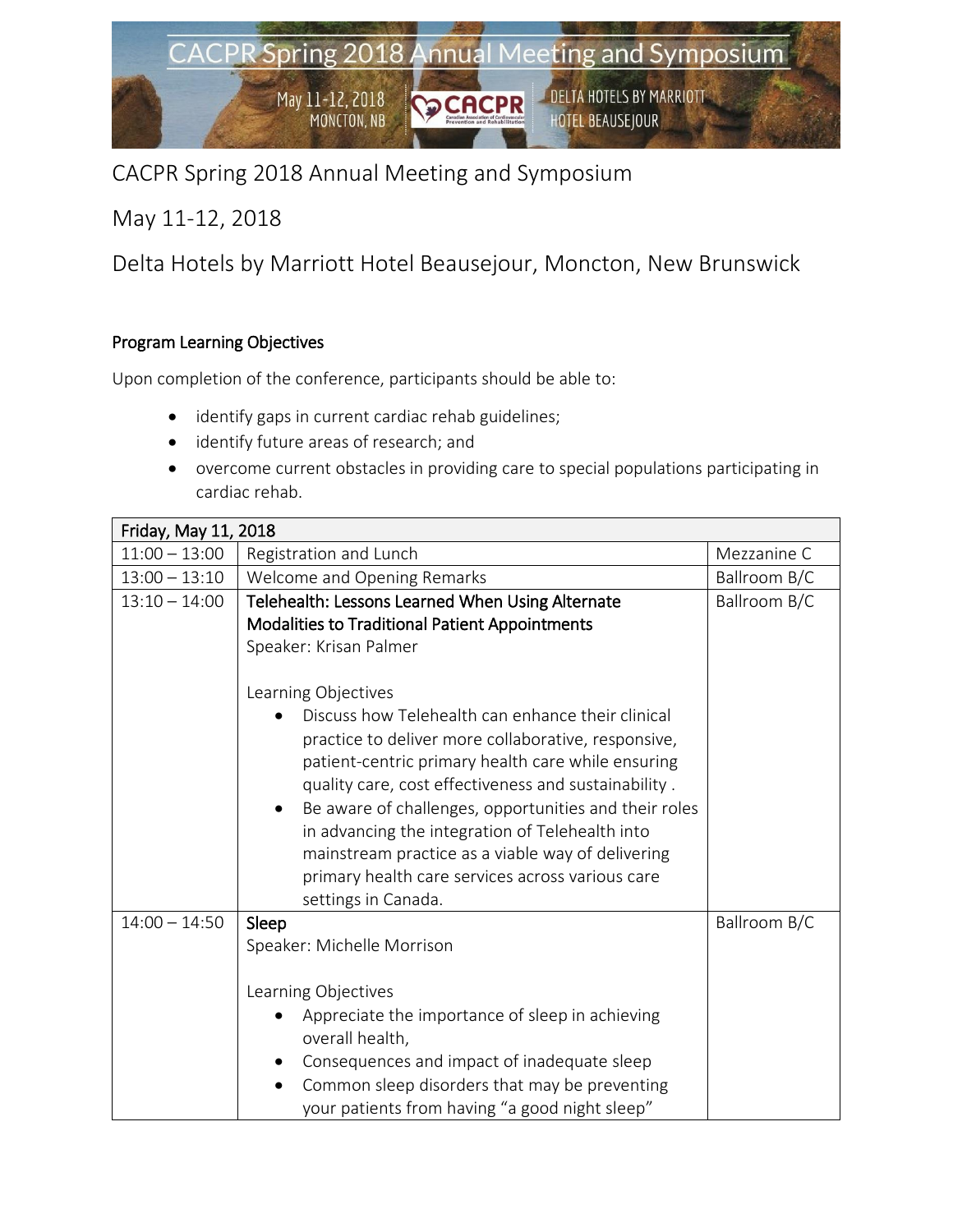| $14:50 - 15:30$        | Networking Break                                                                | Mezzanine C  |
|------------------------|---------------------------------------------------------------------------------|--------------|
| $15:30 - 16:20$        | Addressing Challenges in Pharmacotherapy: The Case of                           | Ballroom B/C |
|                        | Antiplatelet and Novel Anticoagulant Agents                                     |              |
|                        | Speaker: Dr. Paul Oh                                                            |              |
|                        |                                                                                 |              |
|                        | Learning Objectives                                                             |              |
|                        | Describe the pathophysiology of platelet                                        |              |
|                        | aggregation and thrombosis in patient friendly                                  |              |
|                        | terms.                                                                          |              |
|                        | Discuss the actions of antiplatelet and anticoagulant                           |              |
|                        | therapies.                                                                      |              |
|                        | Critically evaluate new approaches to combined                                  |              |
|                        | antithrombotic treatments in the cardiac rehab                                  |              |
|                        | population.                                                                     |              |
| $16:20 - 17:10$        | <b>Nutrition Hurdles</b>                                                        | Ballroom B/C |
|                        | Speaker: Sharon Pitre                                                           |              |
|                        | Learning Objectives                                                             |              |
|                        | Understand the challenges patients have with                                    |              |
|                        | changing lifestyle behaviors and guidance on how to                             |              |
|                        | steer your patients in the right direction.                                     |              |
|                        | Recognize the hurdles dietitians encounter due to                               |              |
|                        | conflicting nutrition messages patients receive from                            |              |
|                        | various sources and how to ensure we are all                                    |              |
|                        | delivering the same message to reduce patient<br>confusion and frustration.     |              |
| $17:10 - 18:00$        |                                                                                 | Ballroom B/C |
|                        | Heart Failure: The Forgotten Complication of Diabetes<br>Speaker: Shelley Jones |              |
|                        |                                                                                 |              |
|                        | Learning Objectives                                                             |              |
|                        | Gain an appreciation of the epidemiology and                                    |              |
|                        | natural history of heart failure in people with                                 |              |
|                        | diabetes.                                                                       |              |
|                        | Understand the mechanisms through which<br>$\bullet$                            |              |
|                        | diabetes increases the incidence of heart failure.                              |              |
|                        | Evaluate the influence of oral antihyperglycemic<br>$\bullet$                   |              |
|                        | agents on heart failure in recent clinical trials.                              |              |
|                        | Provide practical guidance.                                                     |              |
| Saturday, May 12, 2018 |                                                                                 |              |
| 7:00                   | <b>CACPR Fun Run</b>                                                            | Hotel Lobby  |
| $08:00 - 09:00$        | Registration and Breakfast                                                      | Mezzanine C  |
| $09:00 - 09:10$        | <b>Opening Remarks</b>                                                          | Ballroom B/C |
| $09:10 - 10:00$        | <b>Adherence Strategies</b>                                                     | Ballroom B/C |
|                        | Speaker: Jennifer Harris                                                        |              |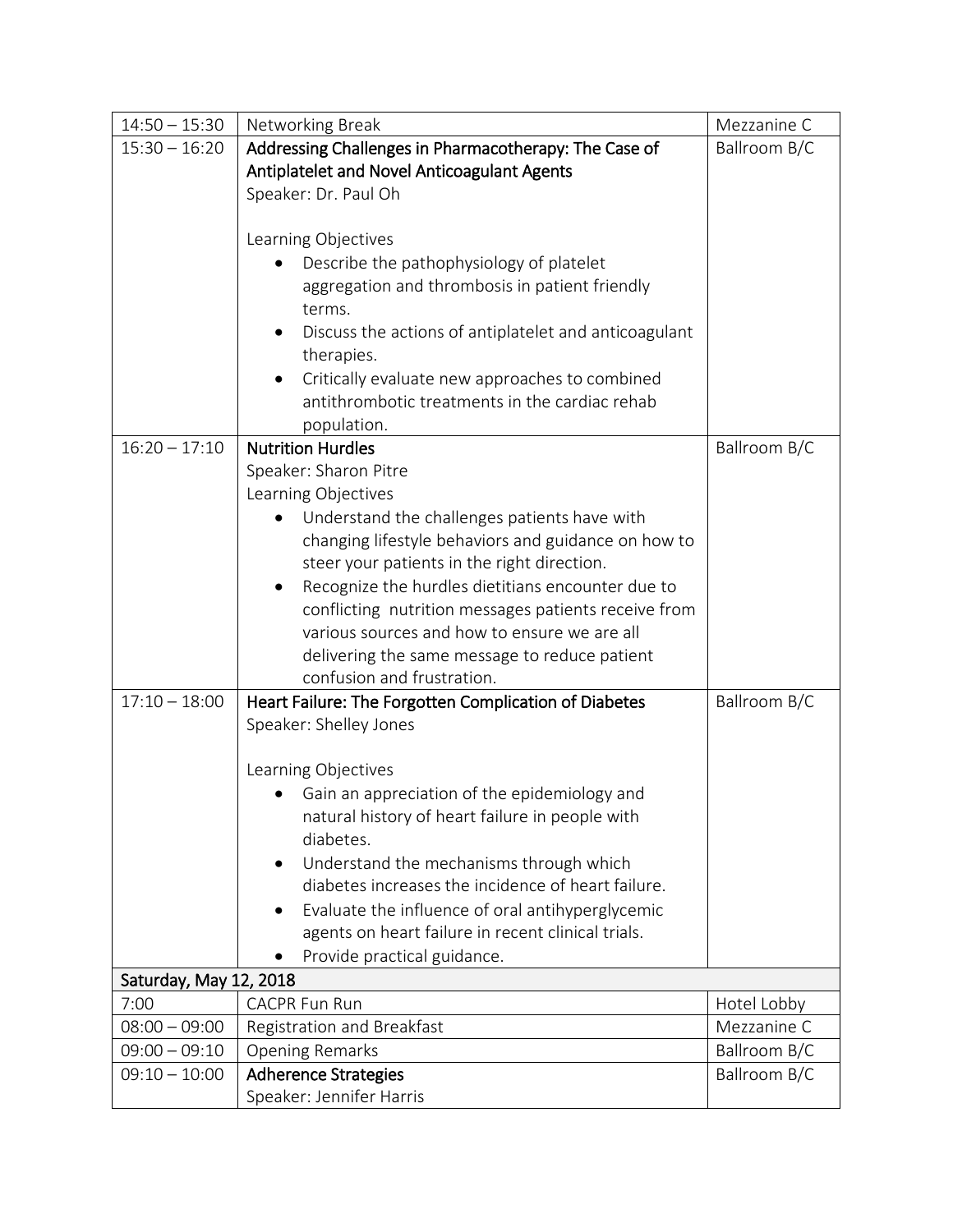|                 | Learning Objectives                                         |              |
|-----------------|-------------------------------------------------------------|--------------|
|                 | Discuss cardiac rehab adherence and issues related          |              |
|                 | to maintaining an exercise program after graduation         |              |
|                 | from cardiac rehab.                                         |              |
|                 | Appreciate one model of an adherence strategy and           |              |
|                 | the preliminary results of an RCT using this model.         |              |
|                 | Consider various strategies for maintenance<br>$\bullet$    |              |
|                 | programming that could be adopted in CR programs.           |              |
| $10:00 - 10:20$ | Networking Break                                            | Mezzanine C  |
| $10:20 - 11:10$ | Marijuana and the Heart - Getting Into and Out of the Weeds | Ballroom B/C |
|                 | Speaker: Dr. Paul Oh                                        |              |
|                 | Learning Objectives                                         |              |
|                 | Describe the pharmacology of cannabis and the               |              |
|                 | different effects of THC and CBD.                           |              |
|                 | Evaluate the medical evidence for or against<br>$\bullet$   |              |
|                 | potential uses of cannabis by cardiac rehab clients.        |              |
|                 | Be aware of the adverse effects of cannabis (THC) on        |              |
|                 | the cardiovascular system.                                  |              |
| $11:10 - 12:00$ | <b>Difficult Conversations</b>                              | Ballroom B/C |
|                 | Speaker: Dr. Dean Snow                                      |              |
|                 |                                                             |              |
|                 | Learning Objectives                                         |              |
|                 | Identify reasons for directly and promptly                  |              |
|                 | addressing Interpersonal issues in cardiac rehab.           |              |
|                 | Identify different types of difficult conversations         |              |
|                 | which may arise in cardiac rehab.                           |              |
|                 | Describe a process for formulating a therapeutic            |              |
|                 | response to a difficult conversation.                       |              |
| $12:00 - 13:00$ | <b>CACPR Annual General Meeting (Members only)</b>          | Ballroom B/C |
|                 | Lunch will be available                                     |              |
| $13:00 - 13:50$ | Vaping and E-Cigarettes                                     | Ballroom B/C |
|                 | Speaker: Bob Reid                                           |              |
|                 |                                                             |              |
|                 | Learning Objectives                                         |              |
|                 | Recognize the fundamental importance of nicotine            |              |
|                 | in creating and sustaining tobacco addiction.               |              |
|                 | Examine the potential role of electronic cigarettes as      |              |
|                 | an aid to cessation.                                        |              |
|                 | Analyze the latest clinical data examining the safety       |              |
|                 | of electronic cigarettes.                                   |              |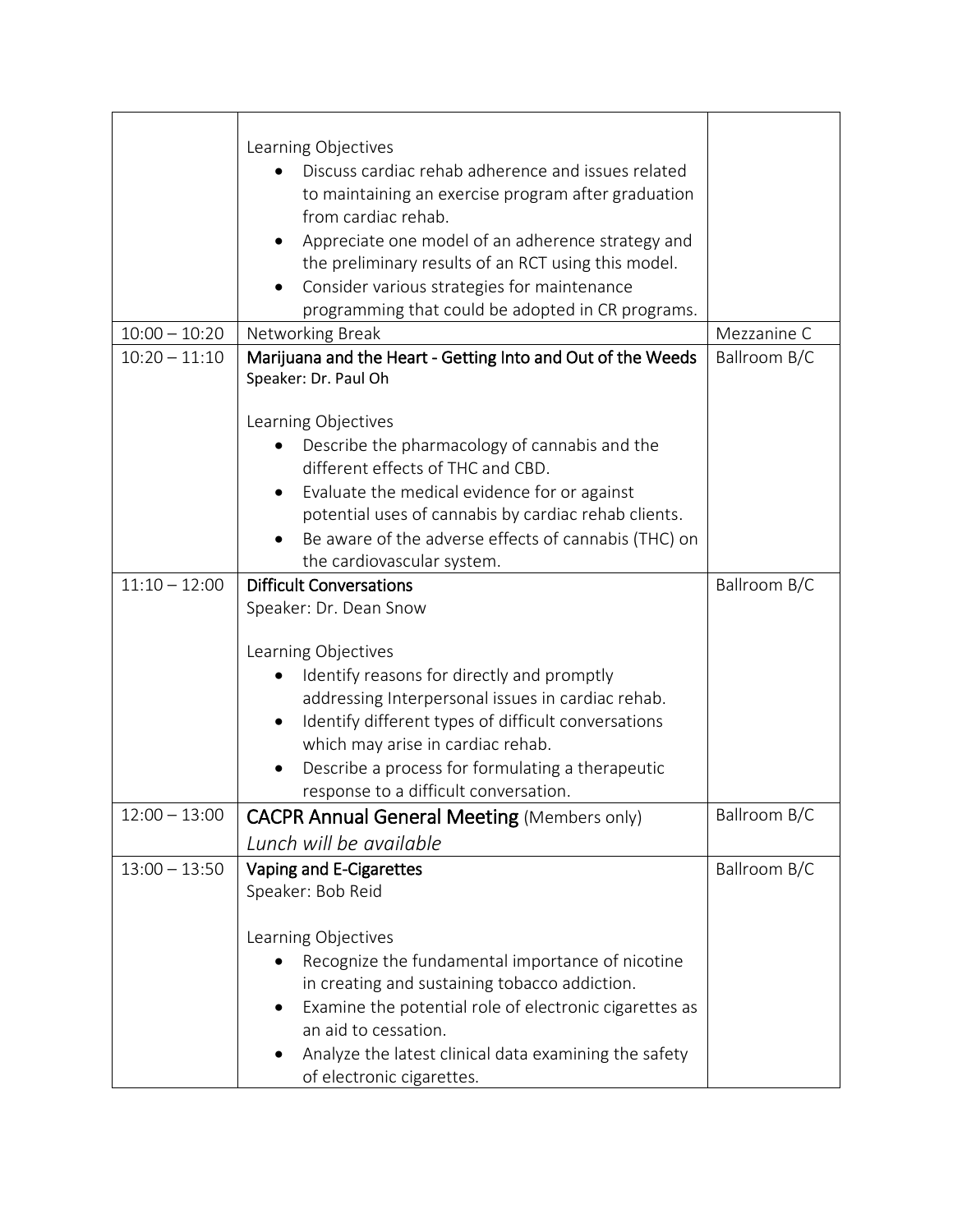|                 | List tips and recommendations for patients about          |              |
|-----------------|-----------------------------------------------------------|--------------|
|                 | the role of e-cigarettes in the context of heart          |              |
|                 | disease.                                                  |              |
| $13:50 - 14:40$ | <b>HIIT</b>                                               | Ballroom B/C |
|                 | Speaker: Steve Mundle                                     |              |
|                 |                                                           |              |
|                 | Learning Objectives                                       |              |
|                 | Understand the evolution of HIIT from athletes to cardiac |              |
|                 | patients.                                                 |              |
|                 | Feel confident in utilizing this exercise option in their |              |
|                 | own program.                                              |              |
| $14:40 - 15:30$ | How to Help People Get "Back on the Wagon" of Behaviour   | Ballroom B/C |
|                 | Change: Dealing with Lapse and Relapse                    |              |
|                 | Speaker: Simon Bacon                                      |              |
|                 |                                                           |              |
|                 | Learning Objectives                                       |              |
|                 | Describe the difference between lapse and relapse.        |              |
|                 | Recognize the importance of effective provider-patient    |              |
|                 | communication for continued behaviour change in           |              |
|                 | patients.                                                 |              |
|                 | Identify the most common communication traps in           |              |
|                 | dealing with lapse and relapse.                           |              |
| 15:30-15:45     | <b>Closing Remarks</b>                                    | Ballroom B/C |

## Accreditation Statement

As an accredited provider, Dalhousie University, CPD, designates this continuing professional development activity for up to 9.25 credit hours as an accredited group learning Section 1 activity as defined by the Maintenance of Certification Program of the Royal College of Physicians and Surgeons of Canada.

Through an agreement between the Royal College of Physicians and Surgeons of Canada and the American Medical Association, physicians may convert Royal College MOC credits to *AMA PRA Category 1 Credits™*. Information on the process to convert Royal College MOC credit to AMA credit can be found at www.amaassn.org/go/internationalcme.

In keeping with CMA Guidelines, program content and selection of speakers are the responsibility of the planning committee. Support is directed toward the costs of the course and not to individual speakers.